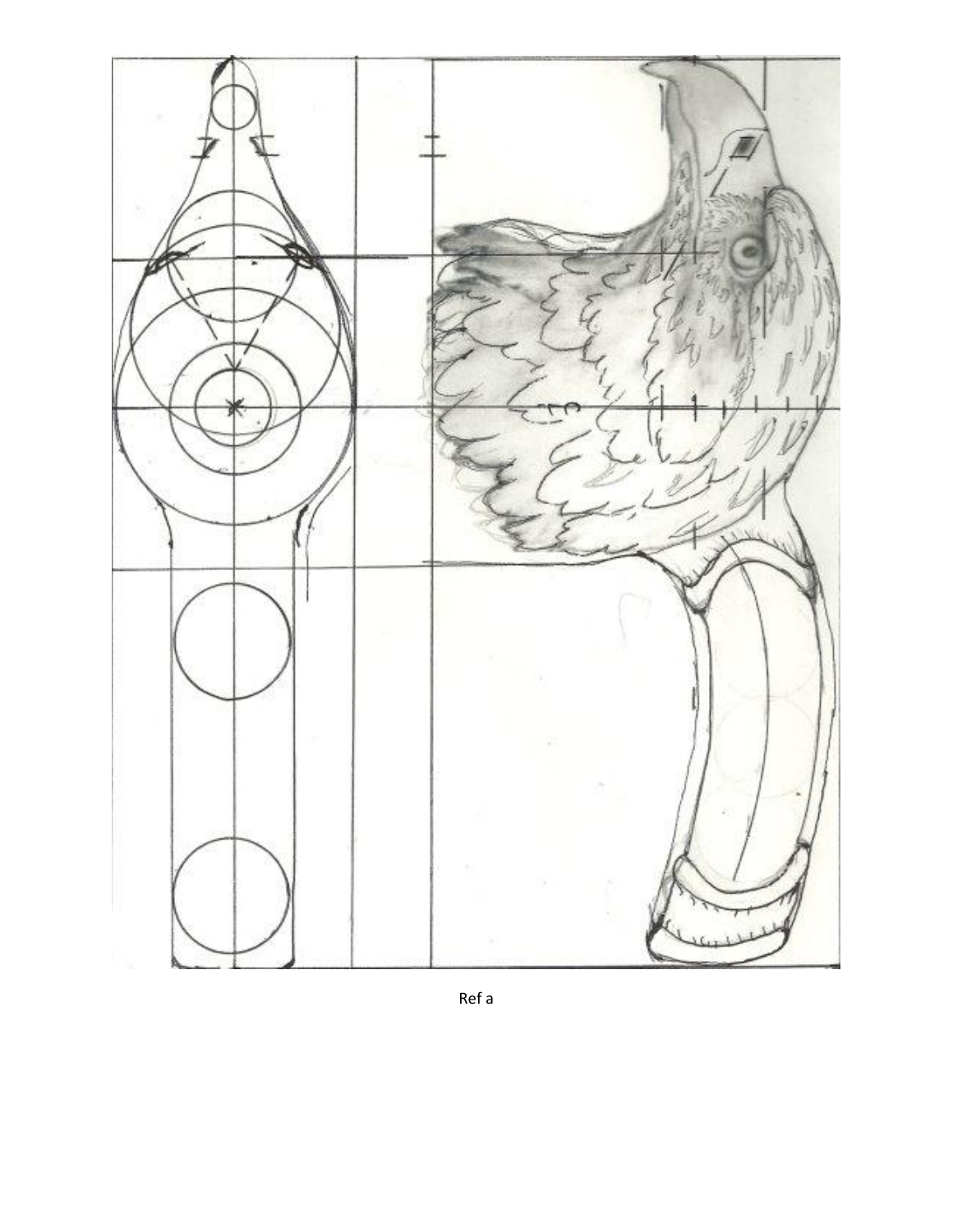

Ref b & c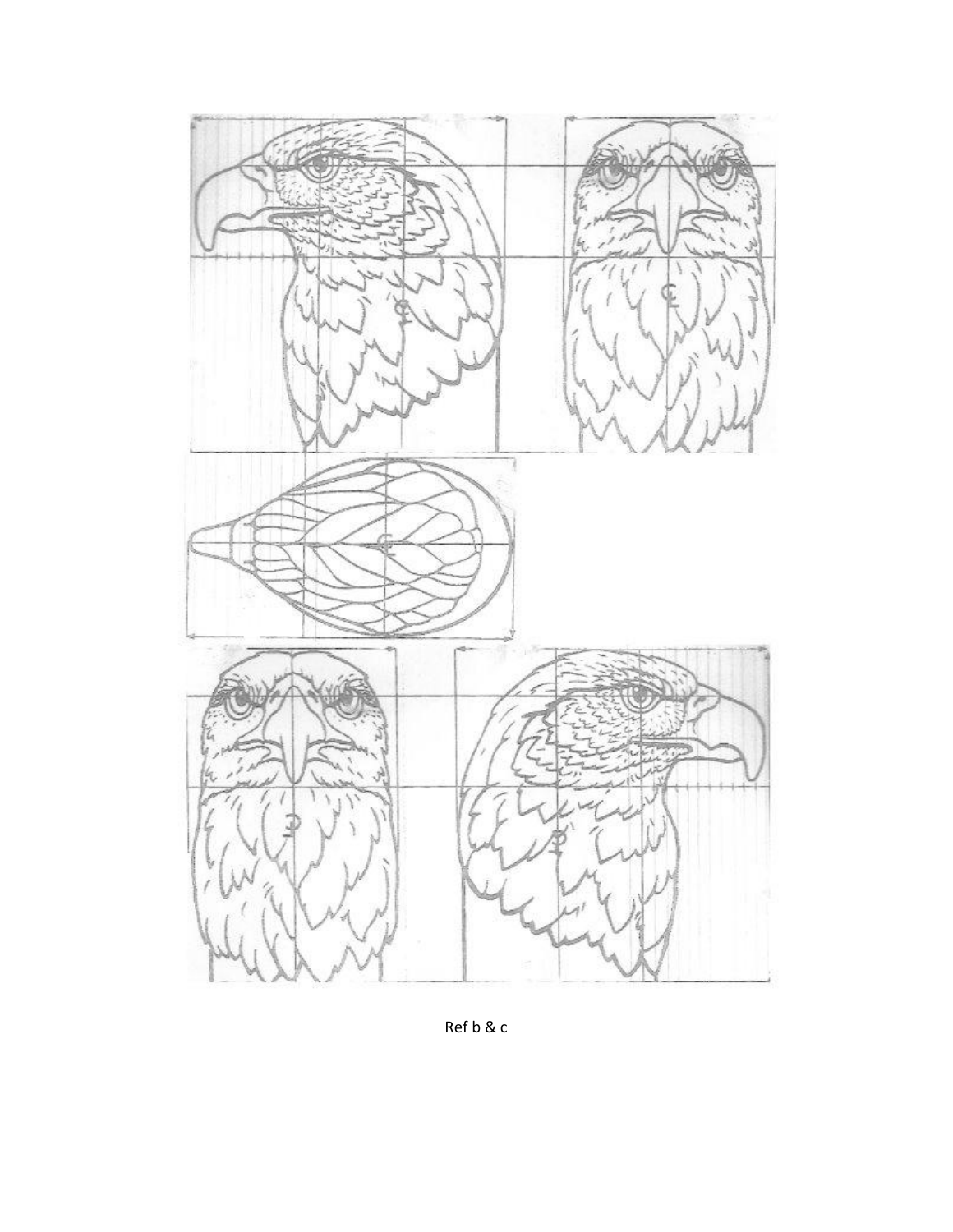

Ref d



Ref e





Ref f

Ref g eliminated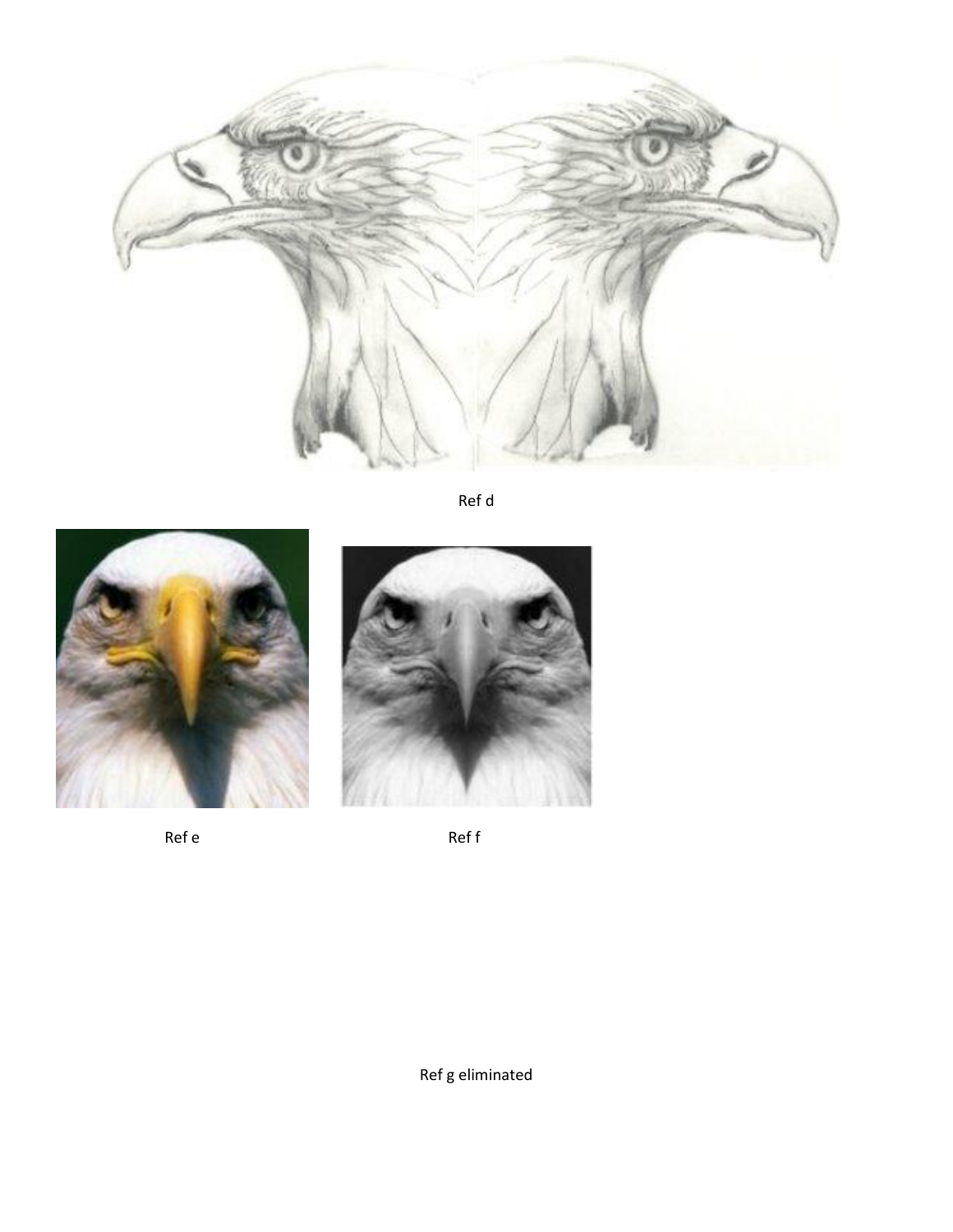

Ref h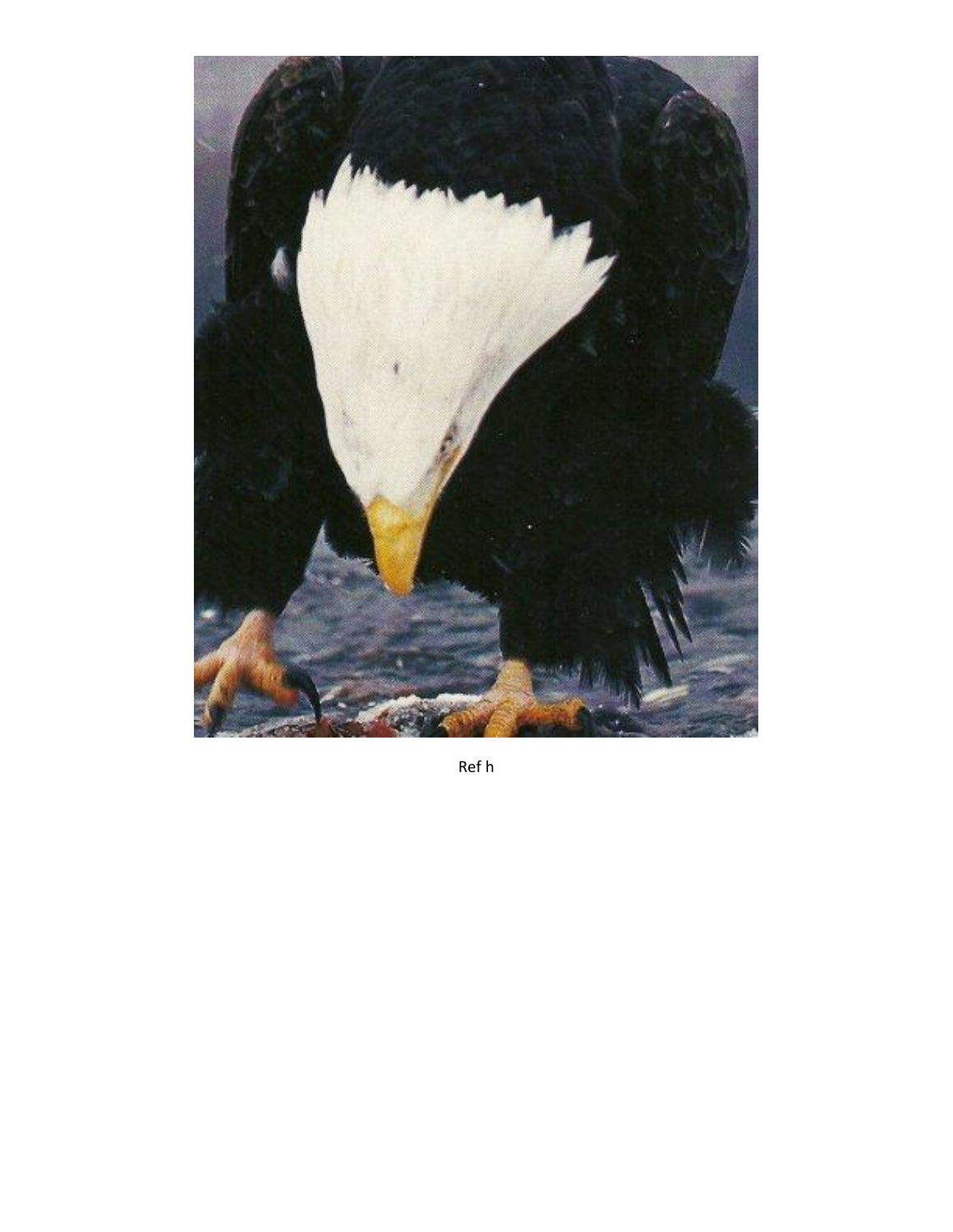

Ref i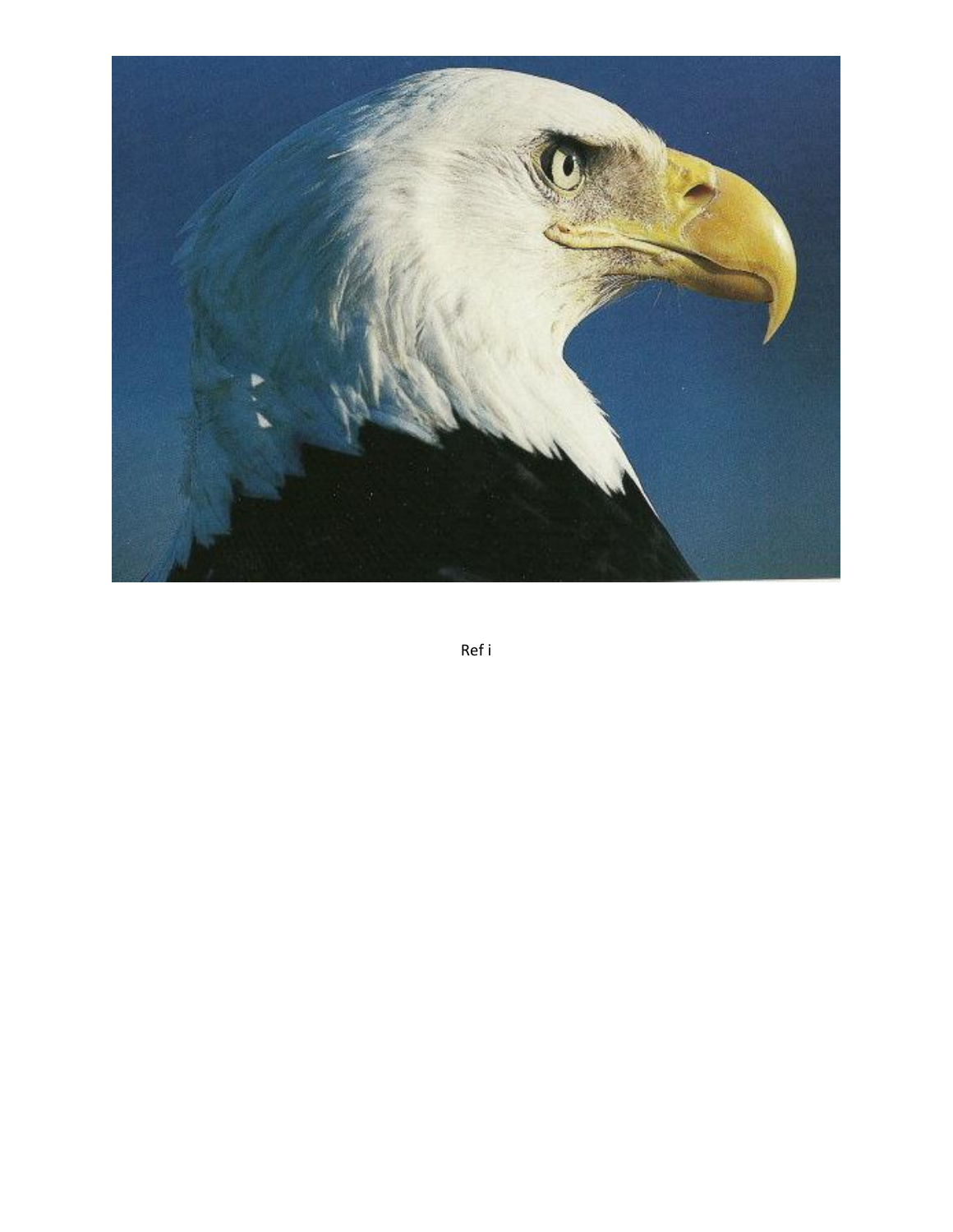

Ref j

![](_page_5_Picture_2.jpeg)

Step 1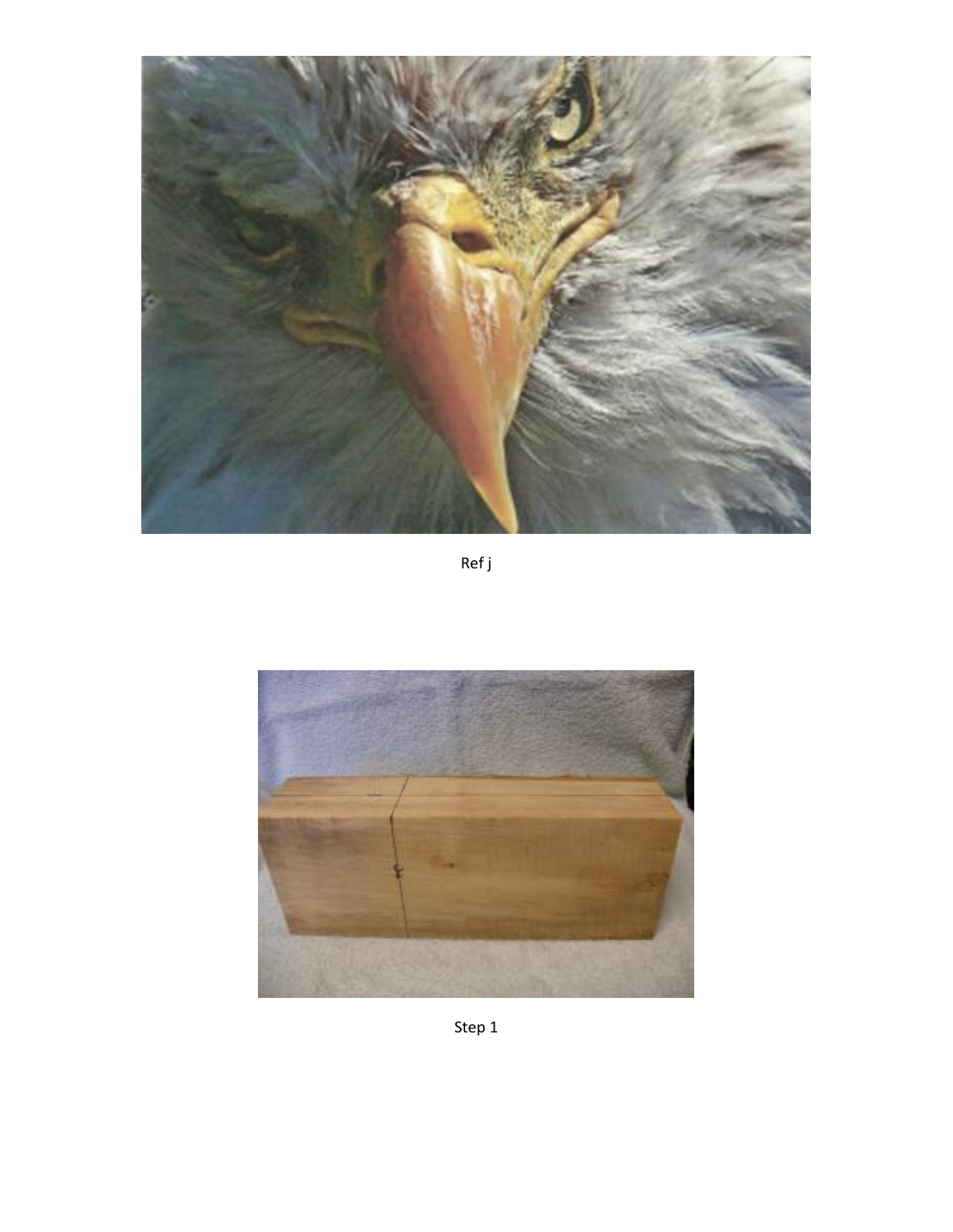![](_page_6_Picture_0.jpeg)

![](_page_6_Figure_2.jpeg)

Step 2 Step 3a

![](_page_6_Picture_4.jpeg)

![](_page_6_Picture_6.jpeg)

Step 3b Step 4a

![](_page_6_Picture_8.jpeg)

![](_page_6_Picture_9.jpeg)

Step 4b Step 6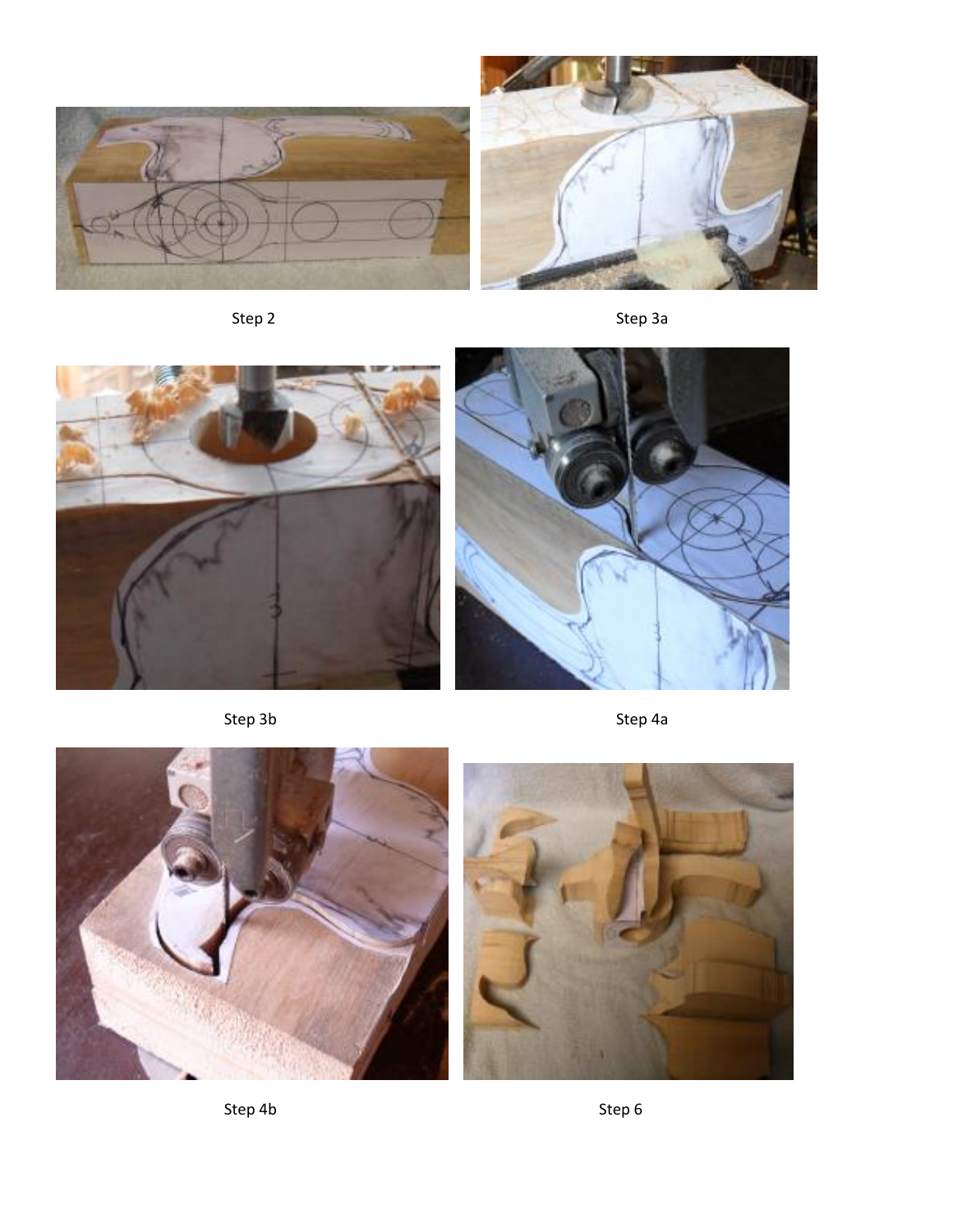![](_page_7_Picture_0.jpeg)

![](_page_7_Picture_1.jpeg)

![](_page_7_Figure_3.jpeg)

![](_page_7_Picture_4.jpeg)

![](_page_7_Picture_5.jpeg)

Step 8 Step 9 Step 9 Step 9 Step 10

![](_page_7_Picture_7.jpeg)

Step 10a Step 10b Step 11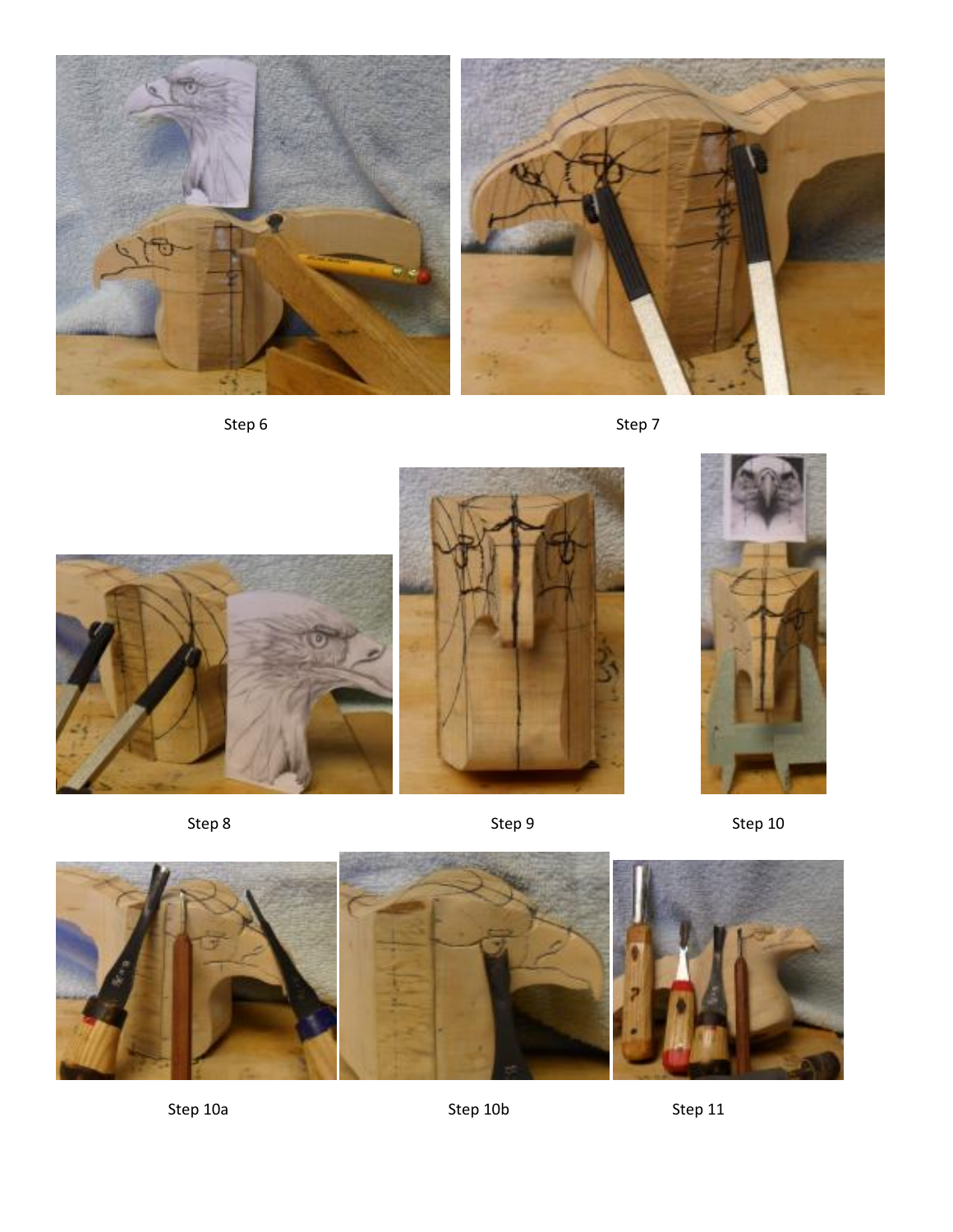![](_page_8_Picture_0.jpeg)

Step 12 Step 13 Step 13 Step 14

![](_page_8_Picture_2.jpeg)

![](_page_8_Picture_3.jpeg)

![](_page_8_Picture_5.jpeg)

![](_page_8_Picture_6.jpeg)

![](_page_8_Picture_7.jpeg)

![](_page_8_Picture_8.jpeg)

![](_page_8_Picture_10.jpeg)

Step 16c Step 16d Step 16d Step 16e

Step 15 Step 16a Step 16a Step 16a Step 16b

![](_page_8_Picture_13.jpeg)

![](_page_8_Picture_14.jpeg)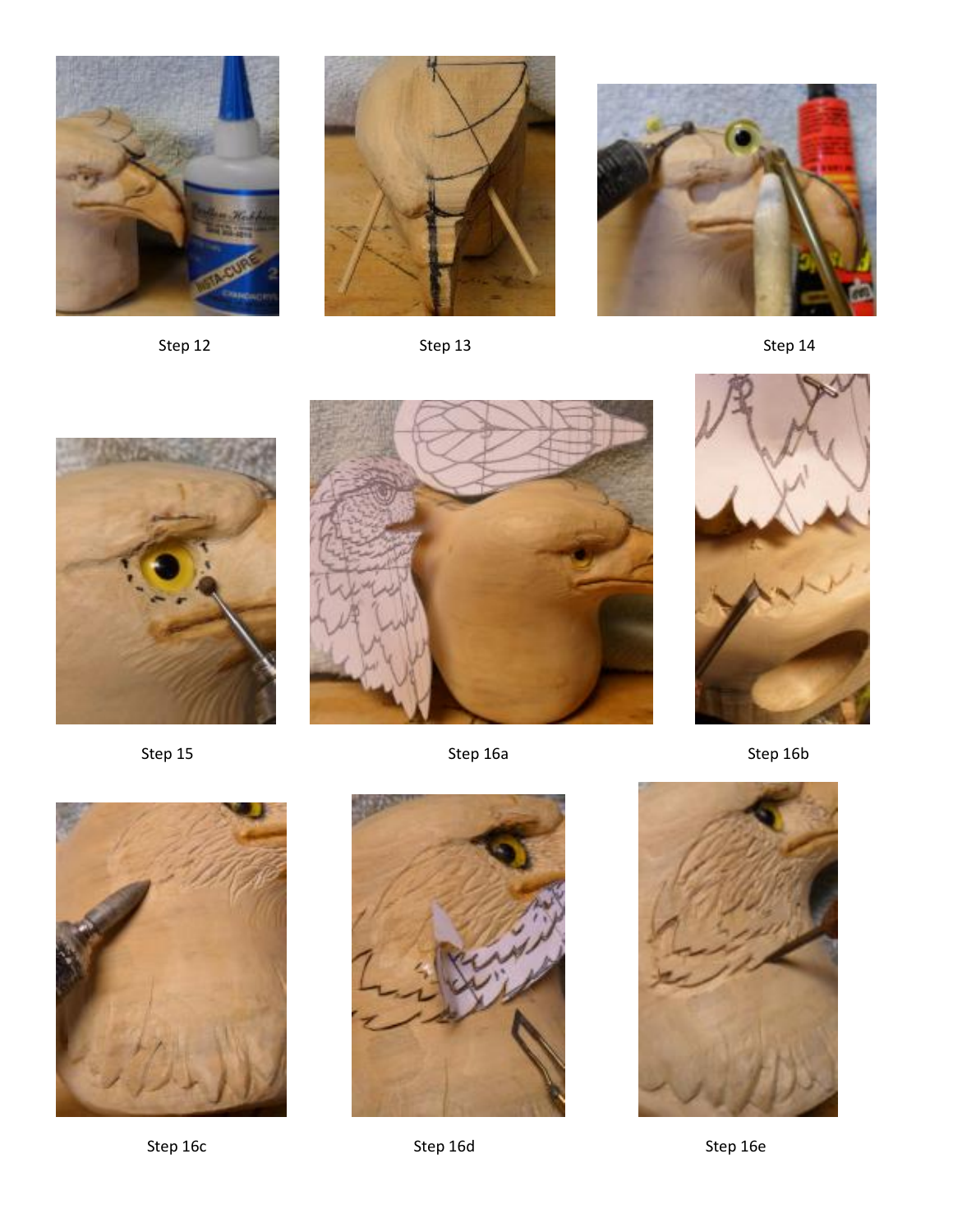![](_page_9_Picture_0.jpeg)

![](_page_9_Picture_1.jpeg)

![](_page_9_Picture_2.jpeg)

Step 17 Step 18 Step 18 Step 19 Step 19

![](_page_9_Picture_6.jpeg)

Step 20

![](_page_9_Picture_8.jpeg)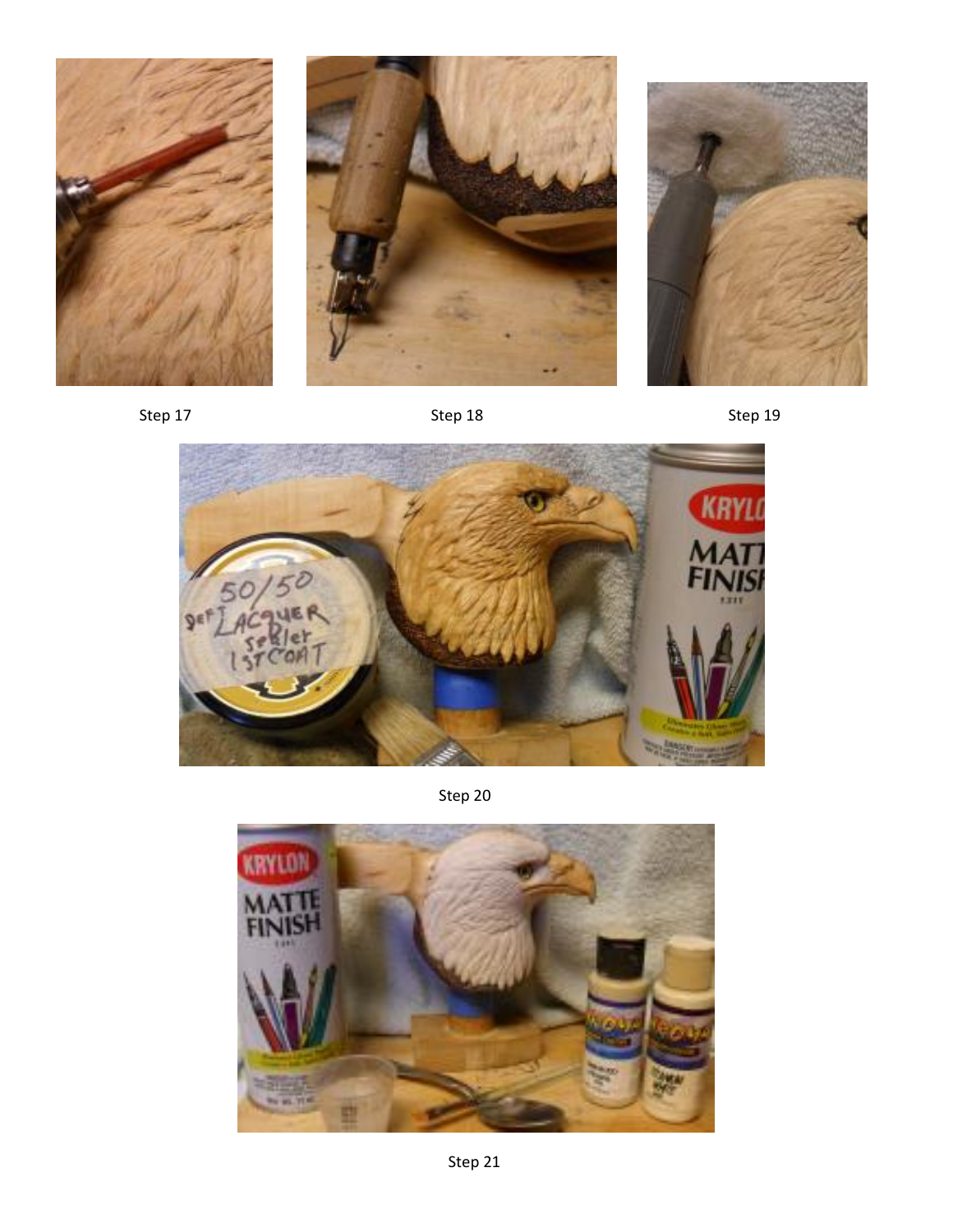![](_page_10_Picture_0.jpeg)

Step 22

![](_page_10_Picture_2.jpeg)

Step 23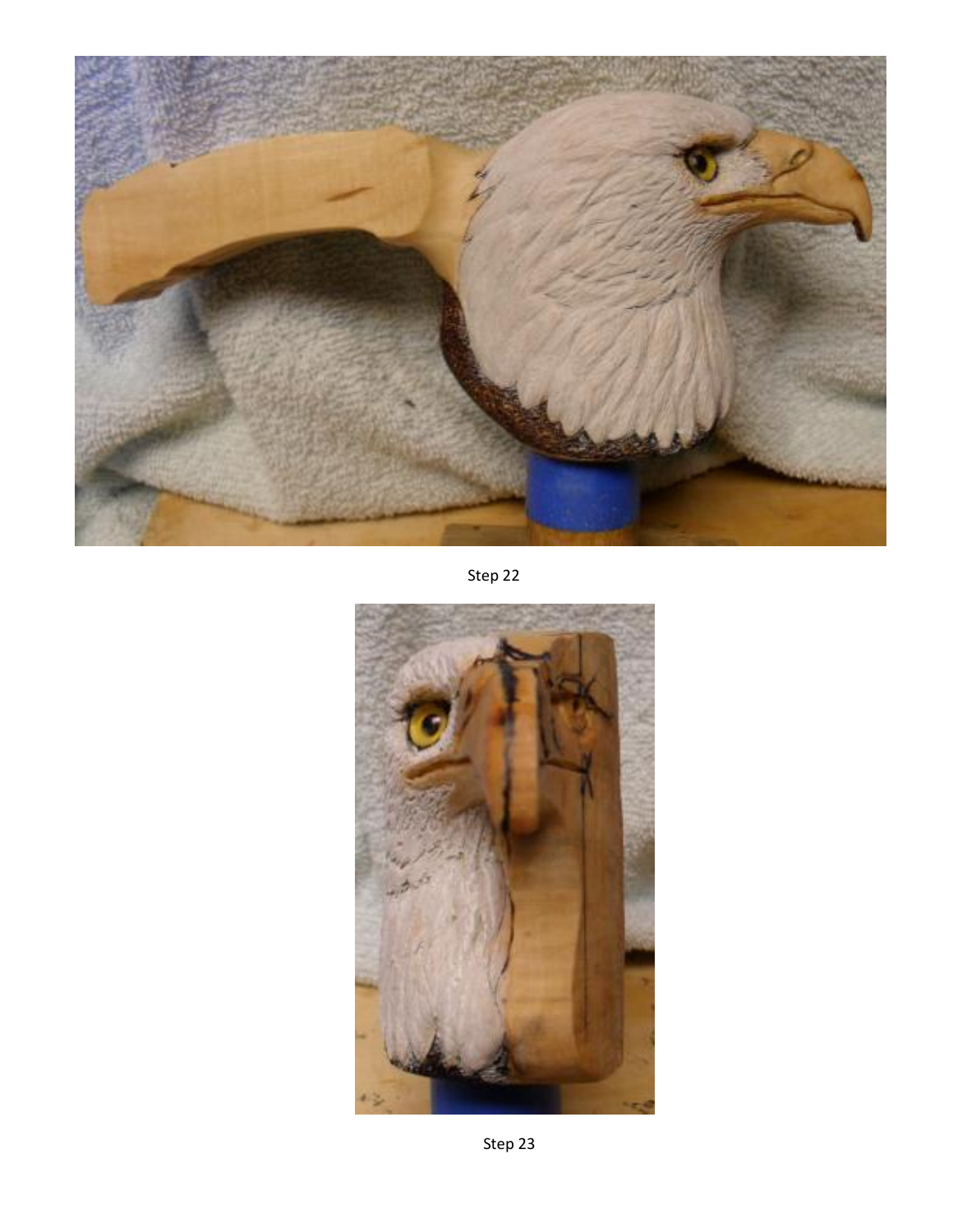## **Text**

- **Ref. a Full sized pattern that can be glued to blank as shown in Step 2.**
- **Ref. b & c Sample feather patterns as shown on MWCA Lean on Me CD. Not to scale. They need to be enlarged by 125% to be able to trace onto a roughout. (Step 16a,b,d)**
- **Ref. d Use this to trace eye, brow line, and mouth onto one side of roughout. (Step 5)**
- **Ref. e Color front view of eagle head. Notice; the width of the eyes in comparison with the width of the mouth, the narrowness of the beak, the nares on the same level**

**as the eyes, the roundness of the head.**

- **Ref. f Black and white of Ref. e. I find it sometimes easier to interpret photos this way.**
- **Ref. g I eliminated Ref g as being redundant.**
- **Ref. h Top view of eagle head. Notice the shape (like a spear point) and the joining of the beak with the feathers (looks like an inverted "V"). Again notice the narrowness of the front of the beak compared to the back.**
- **Ref. I Compare; distance of nares between eye and tip of beak (about half way between), the center of the eye is half the distance from the top of the head to the mouth line. Notice; the eye is not all pale yellow, the eyelid is not perfectly round. Notice the pupil when viewed from the side is not directly in the middle of the eye ball. The "horny" protrusion above the eye.**
- **Ref. j Great reference showing the beak's structure. Notice again the color, the nares, the horny "bone" above the eye, and the color and shape of the eyes.**
- **Step 1 Mark center lines on blank. Make sure blank is square.**
- **Step 2 Paste pattern on blank aligning with the center lines.**
- **Step 3a I use a 1.25" forstner bit to drill the first hole approx. 1" deep.**
- **Step 3b I now drill the ¾" hole approx. 2" deep aligning with the center of the previous hole.**
- **Step 4a Using a ¼' blade I cut the top profile, stopping the blade just short of cutting through. Start from the back and front a work to the middle. This will leave a flat surface on each side of the rough out when finished sawing.**
- **Step 4b Now do the side. Start at top of head and work to the tip of the beak, back the blade out, and then come back up to the beak from the bottom of the blank. Then cut from the back of the handle towards the front.**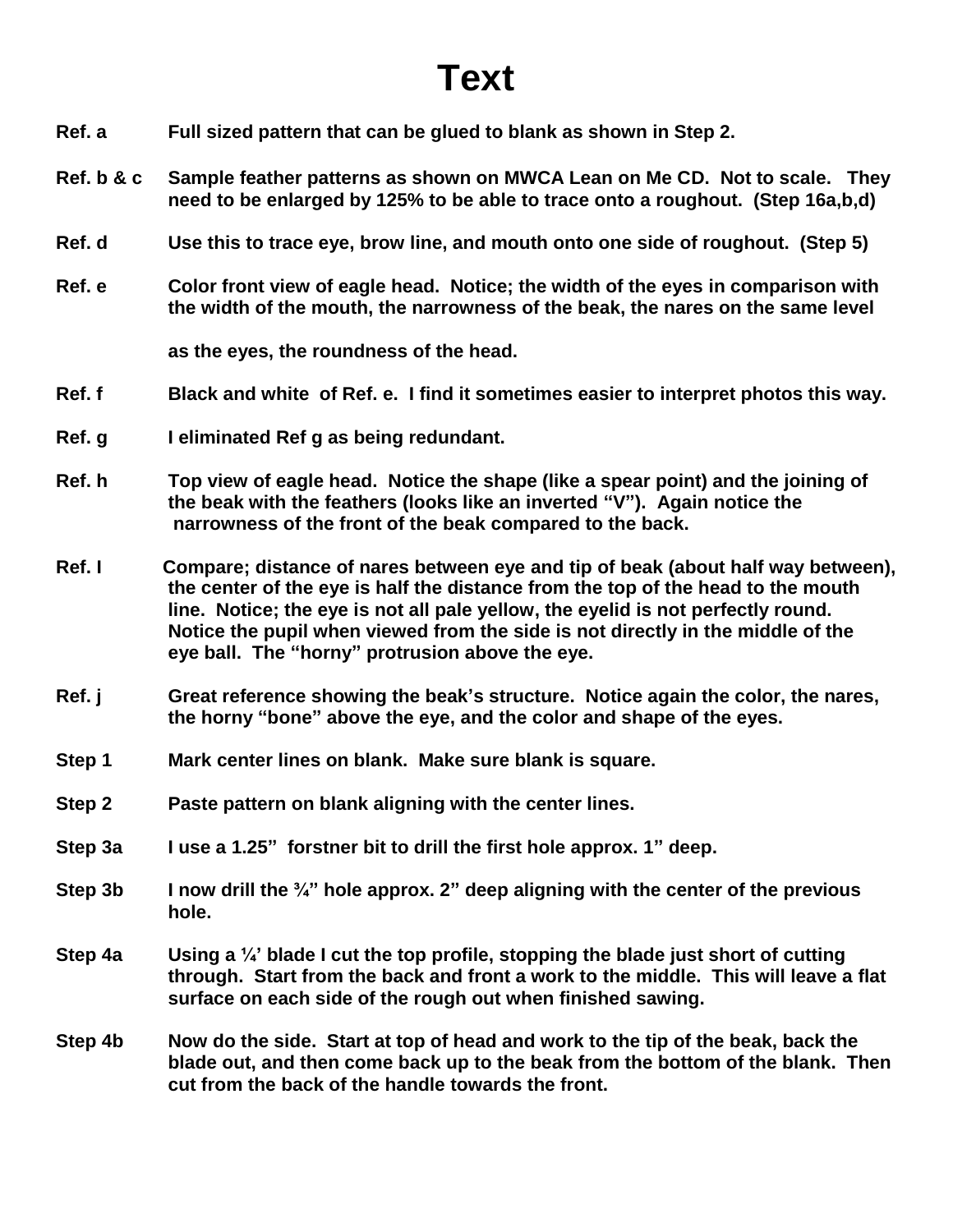- **Step 6 Using Ref. d, mark brow line, mouth line, nares , and 3/8" "U" (not a perfect circle) under the brow representing the eye. I use the device pictured to draw a center line on top and arbitrary reference lines on the side of the rough out.**
- **Step 7&8 Using a compass I find the center of the eye a draw an arc from the top reference line. I immediately go the other side and draw the same arc on the other side. I then draw another arc on the first side using the bottom line to the center of the eye. I then immediately (without changing compass setting) go to side two and scribe it in. In this manner I have exactly located center of both eyes. I continue doing the same thing to all the major intersections of my drawing.**
- **Step 9 Check to make sure everything is on the same plane.**
- **Step 10 Using calipers find the width of the mouth and eyes from ref. f. Remember the width of the mouth is slightly less than the width of the outside of the eyes.**
- **Step 10a&b Finally it's time to pick up some carving tools. I start by making stop cuts on the reference lines I have made. I use a flexcut #8 sweep by 3/8" wide gouge to make my "U" cut for the eyes. Notice it is not a circle. Carving a circle under the brow will preclude giving our eagle that fierce look.**
- **Step 11 I use various tools to round out and carve my head including knives, gouges, and sanding drums.**
- **Step 12 Super glue is used to reinforce the beak to prevent breakage and give it a nice rich finish. Sometimes I use that as my final finish on the beak and do not paint it.**
- **Step 13,14 A ¼" ruby ball is used to hollow out the eye socket. I grind out the socket on the angles indicated in Step 13. In this demo I set the eyes using wood filler putty. I achieve the proper depth and angle (looking forward as in ref. e, i, and j) The tools pictured are homemade (brass rod stuck in an empty ball point pen barrel and a brass tube, both cut on a 45 degree angle). The end of a pencil eraser also makes a good tool for taxiing the eye around.**
- **Step 15 I use a small ruby ball to cut in the eye lids.**
- **Step 16 When I made my first eagle head, using the methods as shown in the MWCA Lean on Me CD, I traced the feather patterns shown in the article taken from Carving Illustrated. I sometimes burn lightly through the pattern as shown in Step 16d. I then remove the burn marks by stop cutting with a dockyard mini skew. After stop cutting I round off the sharp edges with a bullet shaped burr that has a sharp point.**
- **Step 17 I use a ceramic texturing Guge-stix along with my large bullet shaped burr to give the final texture to the feathers.**
- **Step 18 On this head I've stippled in some texture using a homemade burning tip made from tig welding wire.**
- **Step 18 Defuzzed the carving using a scotch pad.**